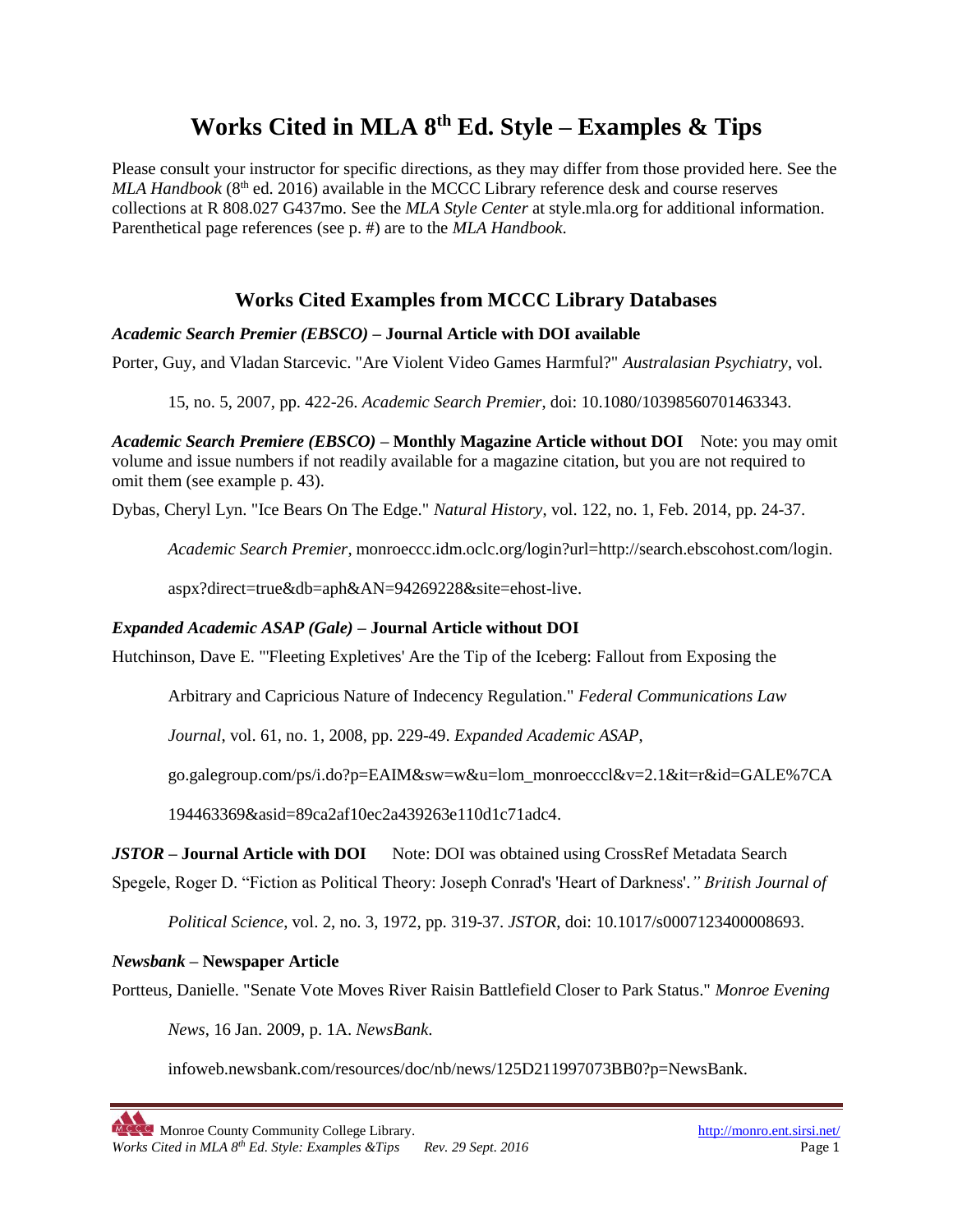### *Nursing Resource Center (Gale)* **– Article in an Reference Book**

Edgren, Altha Roberts, and Teresa G. Odle. "Diabetes Mellitus." *Gale Encyclopedia of Medicine*, edited

by Jacqueline L. Longe, 5th ed., vol. 3, Gale, 2015. *Nursing Resource Center*,

find.galegroup.com/nrcx/infomark.do?&source=gale&userGroupName=lom\_monroecccl&prodId

=NRC&tabID=T001&docId=DB3000330545&type=retrieve&contentSet=GREF&version=1.0.

#### *Credo Reference* **– Unsigned Article in a Reference Book**

"Medea." *All Things Chaucer: An Encyclopedia of Chaucer's World*, edited by Shannon L. Rogers, ABC-

CLIO, 2006. *Credo Reference*. monroeccc.idm.oclc.org/login?url=http://search.credoreference.

com/content/entry/abcchaucer/medea/0.

#### *Literature Criticism Online (Gale)* **– Republished Article in a Reference Book**

Holloway, Karla F.C. "Holy Heat: Rituals of the Spirit in Zora Neale Hurston's Their Eyes Were

Watchin*g God." Religion and Literature*, vol. 23, no. 3, 1991, pp. 121-47. *Twentieth Century* 

*Literary Criticism*, edited by Lawrence J. Trudeau. vol. 285. Gale, 2013. *Literature Criticism* 

*Online*, go.galegroup.com/ps/i.do?p=LCO&sw=w&u=lom\_monroecccl&v=

2.1&id=QLZFHW684040373&it=r&asid=fe771492a36a39032bcb9b8b399bb076.

# **Works Cited Examples from MCCC Library Print Collections**

### **Reprinted Article in a Print Reference Book.**

Lever, J. W. "Shylock, Portia and the Values of Shakespearian Comedy." *Shakespeare Quarterly*, vol. III,

no. 4, Oct. 1952, pp. 383-86. *Shakespearean Criticism: Excerpts from the Criticism of William* 

*Shakespeare's Plays and Poetry, from the First Published Appraisals to Current Evaluations*,

edited by Mark W. Scott, vol. 4. Gale, 1987, pp. 263-66.

**Unsigned Article in a Print Reference Book. One Volume of a Multi-Volume Book Series.** Note: Harvard University Press is the publisher rather than Belknap Press, an imprint (see p. 109) and "Harvard University Press" is abbreviated "Harvard UP" (see p. 97).

"Devil's Strip." *Dictionary of American Regional English*, edited by Frederic G. Cassidy, vol. II, Harvard

UP, 1991, pp. 55-56.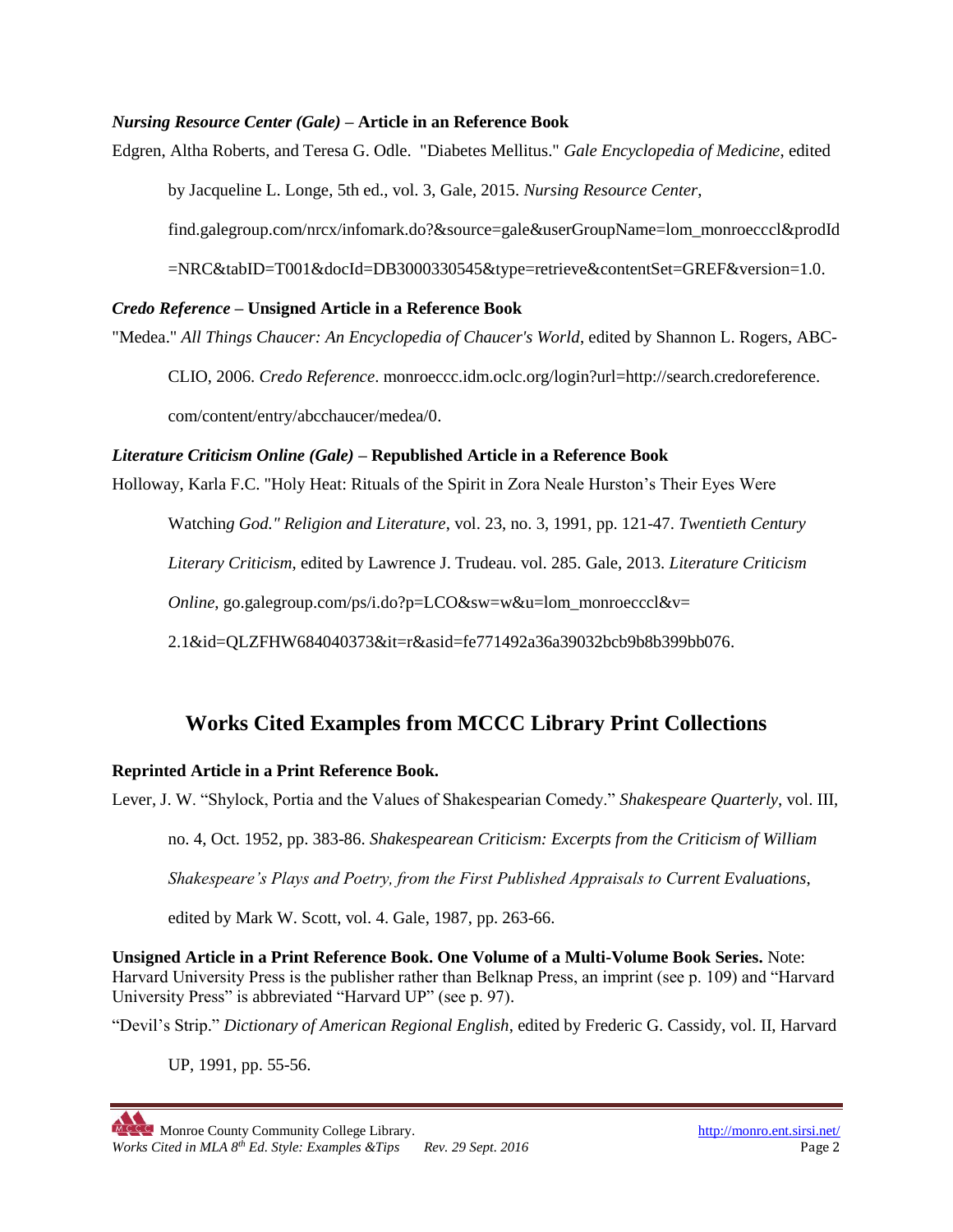**Print Book with Three or More Authors.** Note: "Publishers" omitted from Rowman & Littlefield Publishers (see p. 97).

Halley, Jean, et al. *Seeing White: An Introduction to White Privilege and Race.* Rowman & Littlefield,

2011.

#### **Edited Print Book or Anthology.**

Vlasich, James A., editor. *Horsehide, Pigskin, Oval Tracks and Apple Pie: Essays on Sports and* 

*American Culture.* McFarland, 2006.

### **Chapter in an Edited Print Book or Anthology.**

Korol, Kimberly Tony. "Marketing Multiple Mythologies of Masculinity: Television Advertising and the

National Hockey League." *Horsehide, Pigskin, Oval Tracks and Apple Pie: Essays on Sports and* 

*American Culture*, edited by James A. Vlasich, McFarland, 2006, pp. 180-99.

# **Works Cited Examples from Other Non-MCCC Library Sources**

#### **Web-only Publication**

Allen, Greg. "Will Florida Pythons Slither to Rest of the U.S.?" 26 Nov. 2012. *NPR*.

www.npr.org/2012/11/26/165941428/will-florida-pythons-slither-to-rest-of-the-u-s.

**Web-only Government Report, Corporate Author.** Note: publisher of website omitted because it is essentially the same as the title of the website (see p. 42).

United States, Environmental Protection Agency. "Basic Information About Lead in Drinking Water." *US* 

*Environmental Protection Agency*. 17 Mar. 2016. www.epa.gov/ground-water-and-drinking-

water/basic-information-about-lead-drinking-water.